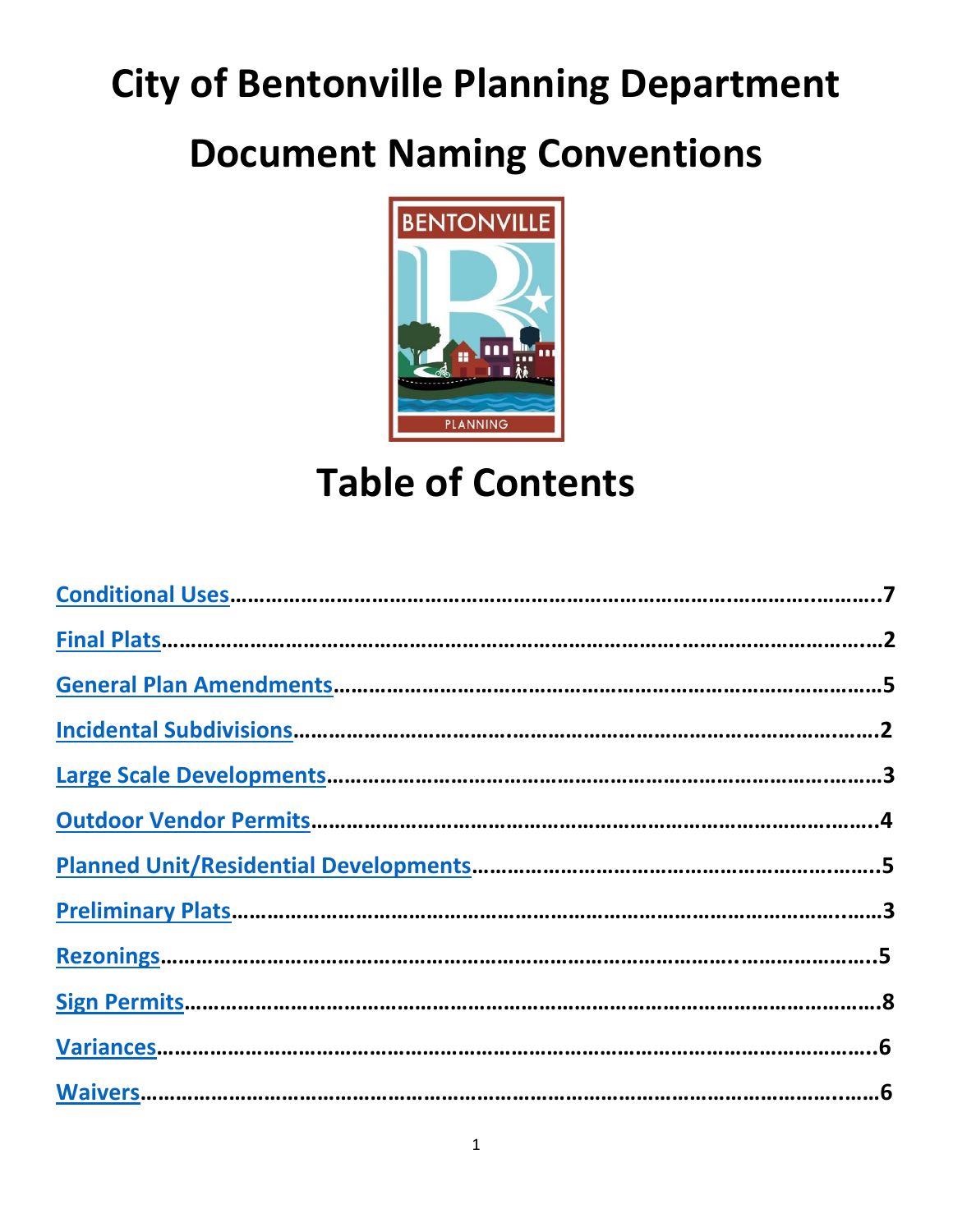### <span id="page-1-0"></span>**Incidental Subdivisions and Final Plats**



**\*\*When uploading attachments, it is required that you name the documents correctly. Any project documents that are not named correctly will be denied by Planning staff, and the applicant will have to resubmit on the next available submittal deadline day.**

- For each submittal, put the number of the submittal in front of the name of every document that corresponds to that submittal. Also, put the submittal date at the end.
	- Ex: First submittal = 1<sup>st</sup> Sub-Survey MM-DD-YY
	- Ex: Second submittal = 2<sup>nd</sup> Sub-Survey MM-DD-YY
	- Ex: Third submittal = 3<sup>rd</sup> Sub-Survey MM-DD-YY
- Use the following titles for these commonly required documents. **Please see the application checklist requirements for more details on what to provide.**
	- $\circ$  Application packet = Application Packet
	- $\circ$  DWG of site plan = DWG Site Plan
	- $\circ$  Survey = Survey
- For any documents not listed above, but required for the project, please use a naming convention that makes sense and corresponds with the type of document. If it does not make sense, you will be denied and will have to resubmit on the next submittal deadline day.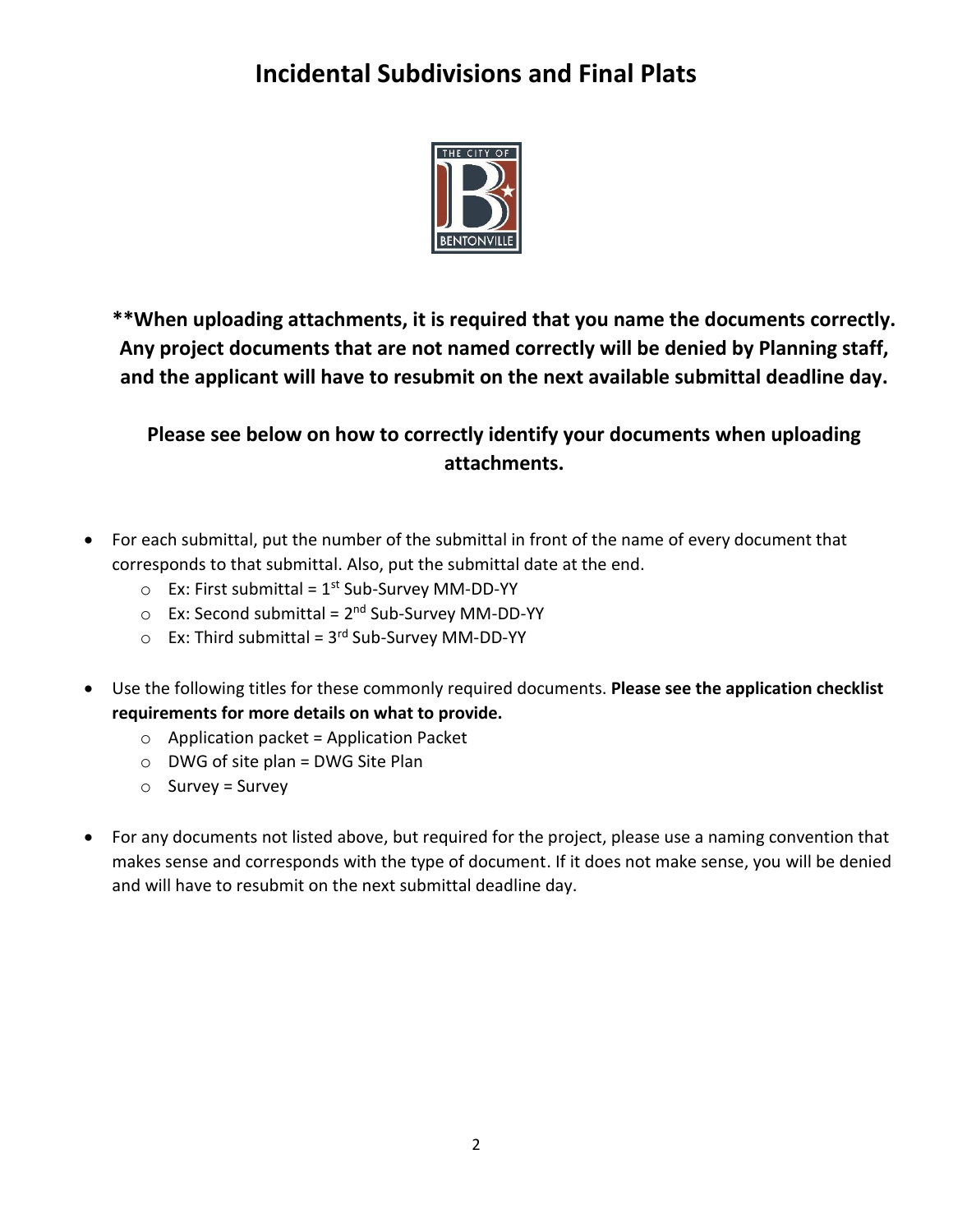#### <span id="page-2-0"></span>**Large Scale Developments and Preliminary Plats**



**\*\*When uploading attachments, it is required that you name the documents correctly. Any project documents that are not named correctly will be denied by Planning staff, and the applicant will have to resubmit on the next available submittal deadline day.**

- For each submittal, put the number of the submittal in front of the name of every document that corresponds to that submittal. Also, put the submittal date at the end.
	- $\circ$  Ex: First submittal = 1<sup>st</sup> Sub-Plans MM-DD-YY
	- Ex: Second submittal = 2<sup>nd</sup> Sub-Plans MM-DD-YY
	- $\circ$  Ex: Third submittal = 3<sup>rd</sup> Sub-Plans MM-DD-YY
- Use the following titles for these commonly required documents. **Please see the application checklist requirements for more details on what to provide.**
	- $\circ$  Application packet = Application Packet
	- $\circ$  Plan set = Plans
	- o Comment response letter = Comment Response Letter
	- $\circ$  Site plan in DWG format = DWG Site Plan
	- o Drainage Report = Drainage Report
- For any documents not listed above, but required for the project, please use a naming convention that makes sense and corresponds with the type of document. If it does not make sense, you will be denied and will have to resubmit on the next submittal deadline day.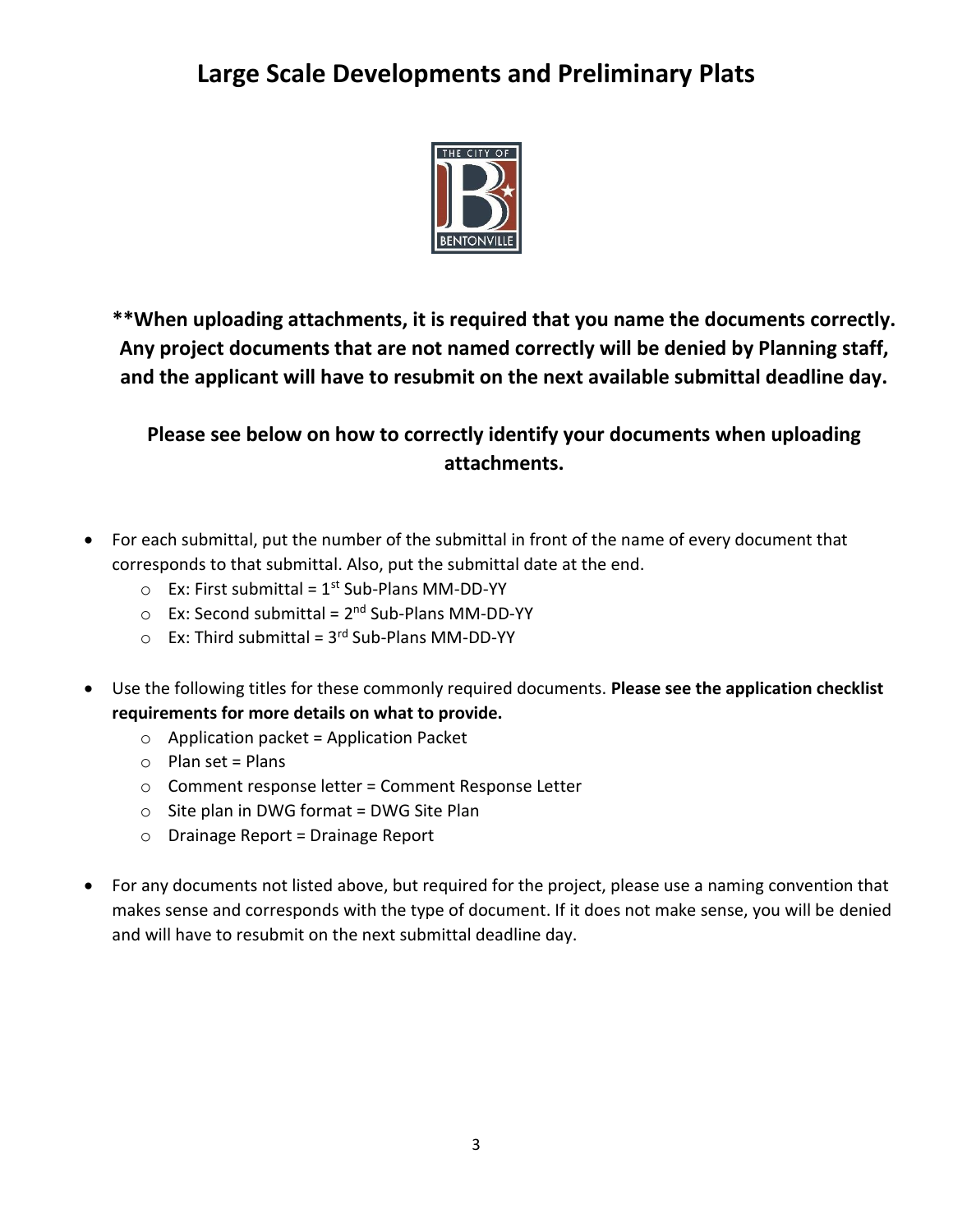#### **Outdoor Vendor Permits**



<span id="page-3-0"></span>**\*\*When uploading attachments, it is required that you name the documents correctly. Any project documents that are not named correctly will be denied by Planning staff, and the applicant will have to resubmit on the next available submittal deadline day.**

- If a resubmittal is required or necessary, put the number of the submittal in front of the name of every document that corresponds to that submittal. Also, put the submittal date at the end.
	- $\circ$  Ex: First submittal = 1<sup>st</sup> Sub-Application Packet MM-DD-YY
	- Ex: Second submittal = 2<sup>nd</sup> Sub-Site Plan MM-DD-YY
	- Ex: Third submittal = 3<sup>rd</sup> Sub-Survey MM-DD-YY
- Use the following titles for these commonly required documents. **Please see the application checklist requirements for more details on what to provide.**
	- $\circ$  Application packet = Application Packet
	- $\circ$  Site plan = Site Plan
	- o Proof of A&P Tax = A&P Tax
	- $\circ$  Proof of Health Department approval = Health Department Permit
- For any documents not listed above, but required for the project, please use a naming convention that makes sense and corresponds with the type of document. If it does not make sense, you will be denied and will have to resubmit on the next submittal deadline day.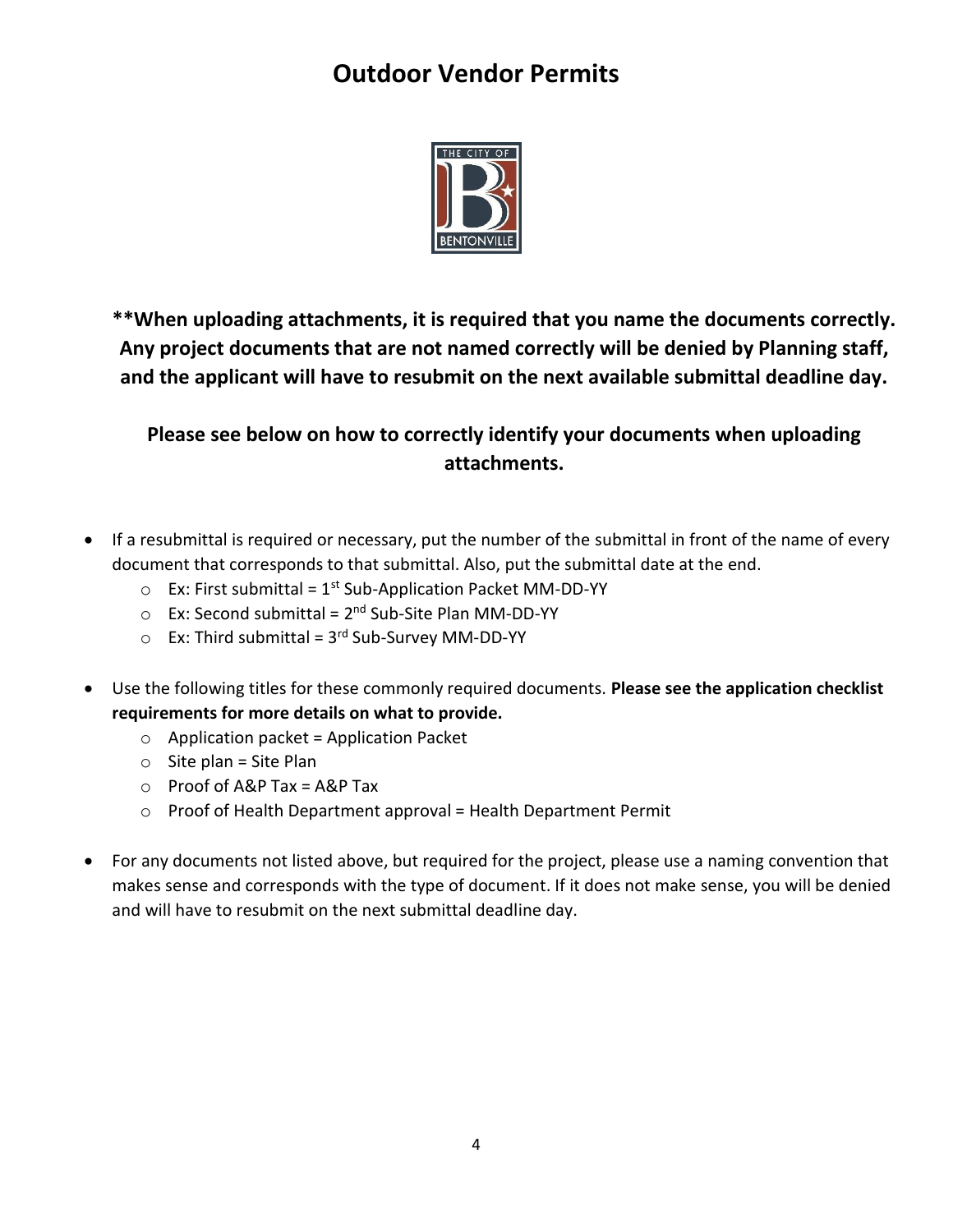## <span id="page-4-0"></span>**Rezonings, Planned Residential/Unit Developments, General Plan Amendments**



**\*\*When uploading attachments, it is required that you name the documents correctly. Any project documents that are not named correctly will be denied by Planning staff, and the applicant will have to resubmit on the next available submittal deadline day.**

- If a resubmittal is required or necessary, put the number of the submittal in front of the name of every document that corresponds to that submittal. Also, put the submittal date at the end.
	- $\circ$  Ex: First submittal = 1<sup>st</sup> Sub-Application Packet MM-DD-YY
	- Ex: Second submittal = 2<sup>nd</sup> Sub-Legal Description MM-DD-YY
	- Ex: Third submittal = 3<sup>rd</sup> Sub-Plans MM-DD-YY
- Use the following titles for these commonly required documents. **Please see the application checklist requirements for more details on what to provide.**
	- $\circ$  Application packet = Application Packet
	- $\circ$  Notification Packet = Notification Packet
	- $\circ$  Plan Sets = Plans
- For any documents not listed above, but required for the project, please use a naming convention that makes sense and corresponds with the type of document. If it does not make sense, you will be denied and will have to resubmit on the next submittal deadline day.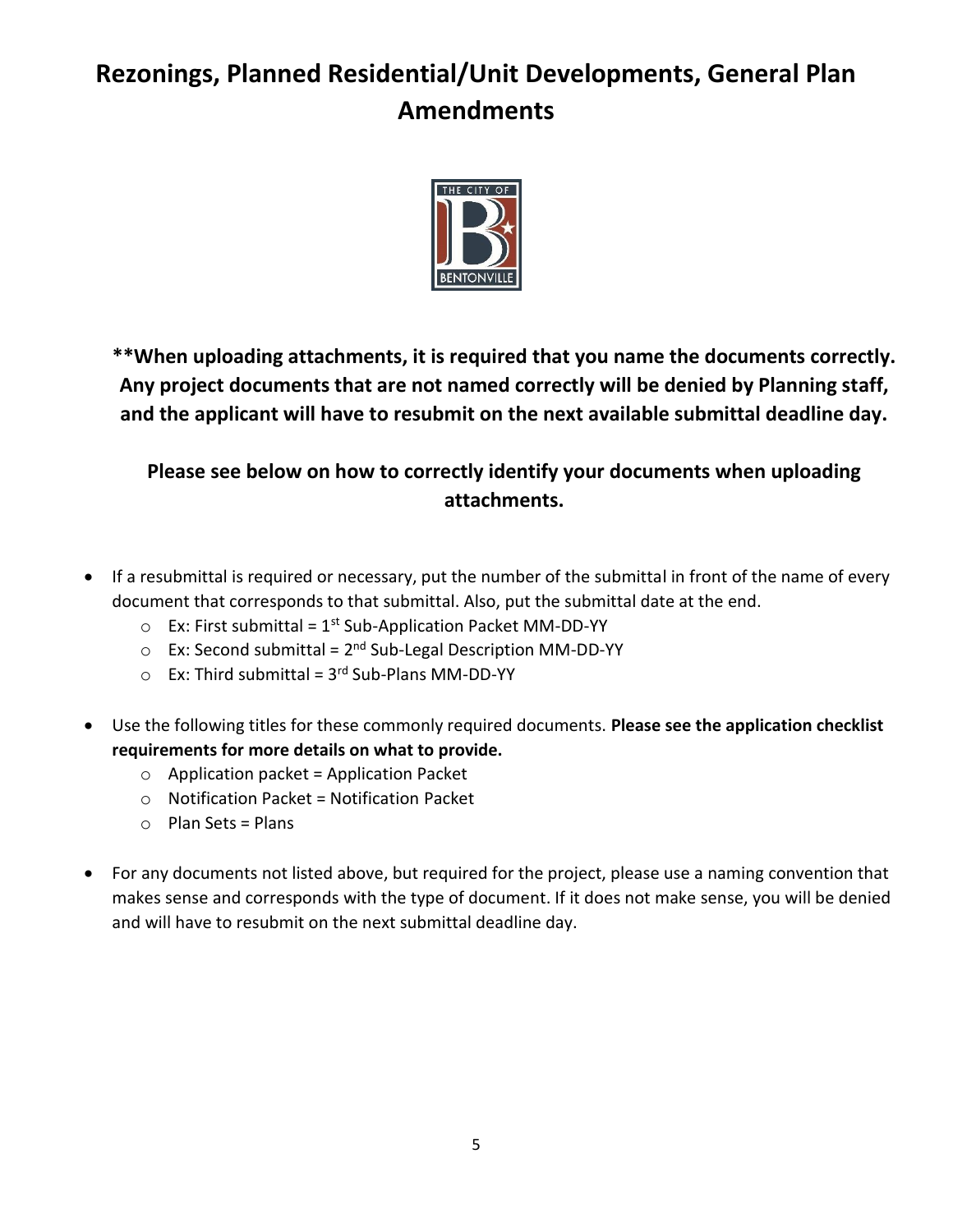#### **Variances and Waivers**



<span id="page-5-0"></span>**\*\*When uploading attachments, it is required that you name the documents correctly. Any project documents that are not named correctly will be denied by Planning staff, and the applicant will have to resubmit on the next available submittal deadline day.**

- If a resubmittal is required or necessary, put the number of the submittal in front of the name of every document that corresponds to that submittal. Also, put the submittal date at the end.
	- $\circ$  Ex: First submittal = 1<sup>st</sup> Sub-Application Packet MM-DD-YY
	- Ex: Second submittal = 2<sup>nd</sup> Sub-Plans MM-DD-YY
	- $\circ$  Ex: Third submittal = 3<sup>rd</sup> Sub-Plans MM-DD-YY
- Use the following titles for these commonly required documents. **Please see the application checklist requirements for more details on what to provide.**
	- $\circ$  Application packet = Application Packet
	- $\circ$  Plan sets = Plans
- For any documents not listed above, but required for the project, please use a naming convention that makes sense and corresponds with the type of document. If it does not make sense, you will be denied and will have to resubmit on the next submittal deadline day.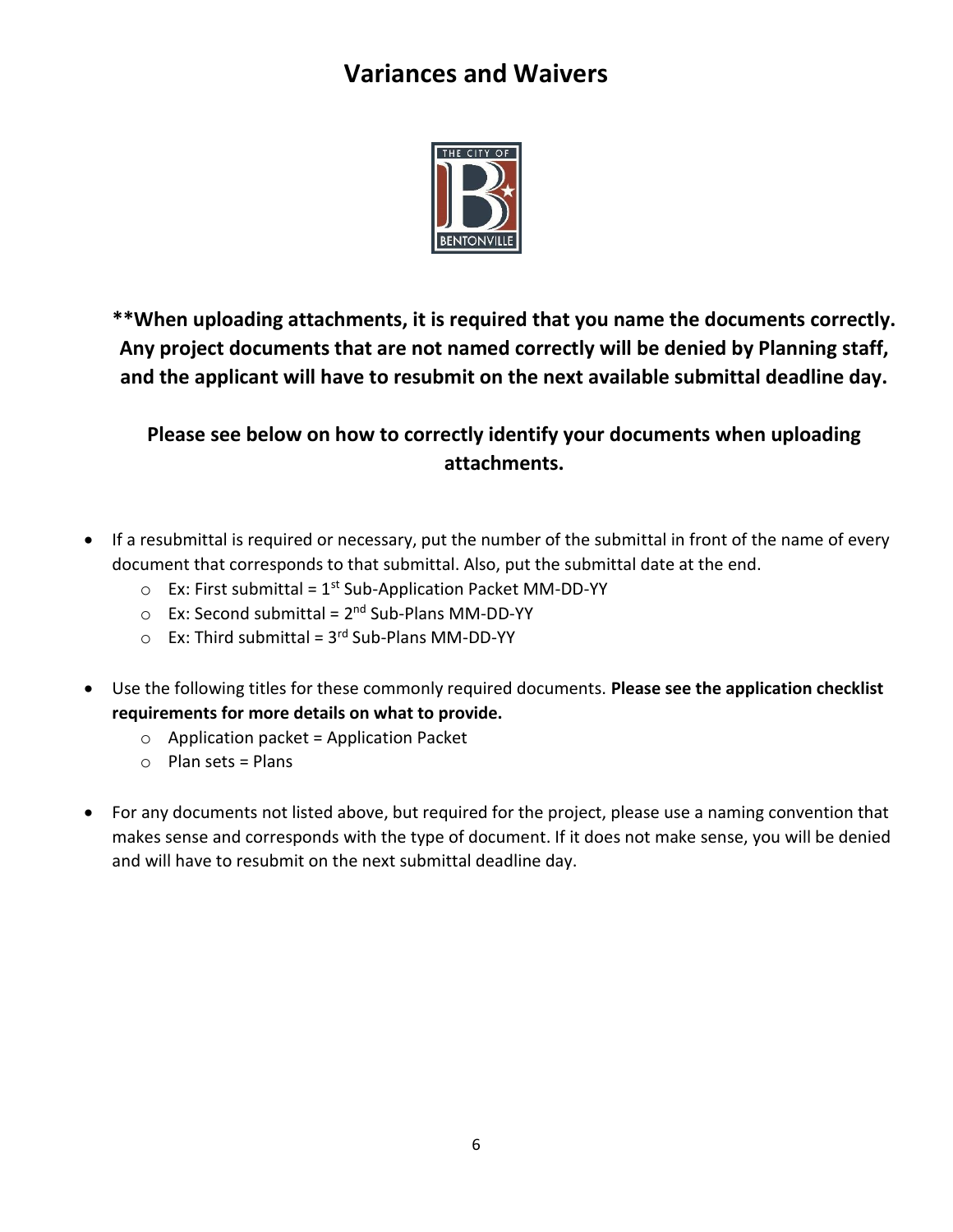### **Conditional Uses**



<span id="page-6-0"></span>**\*\*When uploading attachments, it is required that you name the documents correctly. Any project documents that are not named correctly will be denied by Planning staff, and the applicant will have to resubmit on the next available submittal deadline day.**

- If a resubmittal is required or necessary, put the number of the submittal in front of the name of every document that corresponds to that submittal. Also, put the submittal date at the end.
	- $\circ$  Ex: First submittal = 1<sup>st</sup> Sub-Application Packet MM-DD-YY
	- Ex: Second submittal = 2<sup>nd</sup> Sub-Legal Description MM-DD-YY
	- $\circ$  Ex: Third submittal = 3<sup>rd</sup> Sub-Plans MM-DD-YY
- Use the following titles for these commonly required documents. **Please see the application checklist requirements for more details on what to provide.**
	- $\circ$  Application packet = Application Packet
	- o Home Occupation Form = Home Occupation Form
	- $\circ$  Plan Sets = Plans
- For any documents not listed above, but required for the project, please use a naming convention that makes sense and corresponds with the type of document. If it does not make sense, you will be denied and will have to resubmit on the next submittal deadline day.